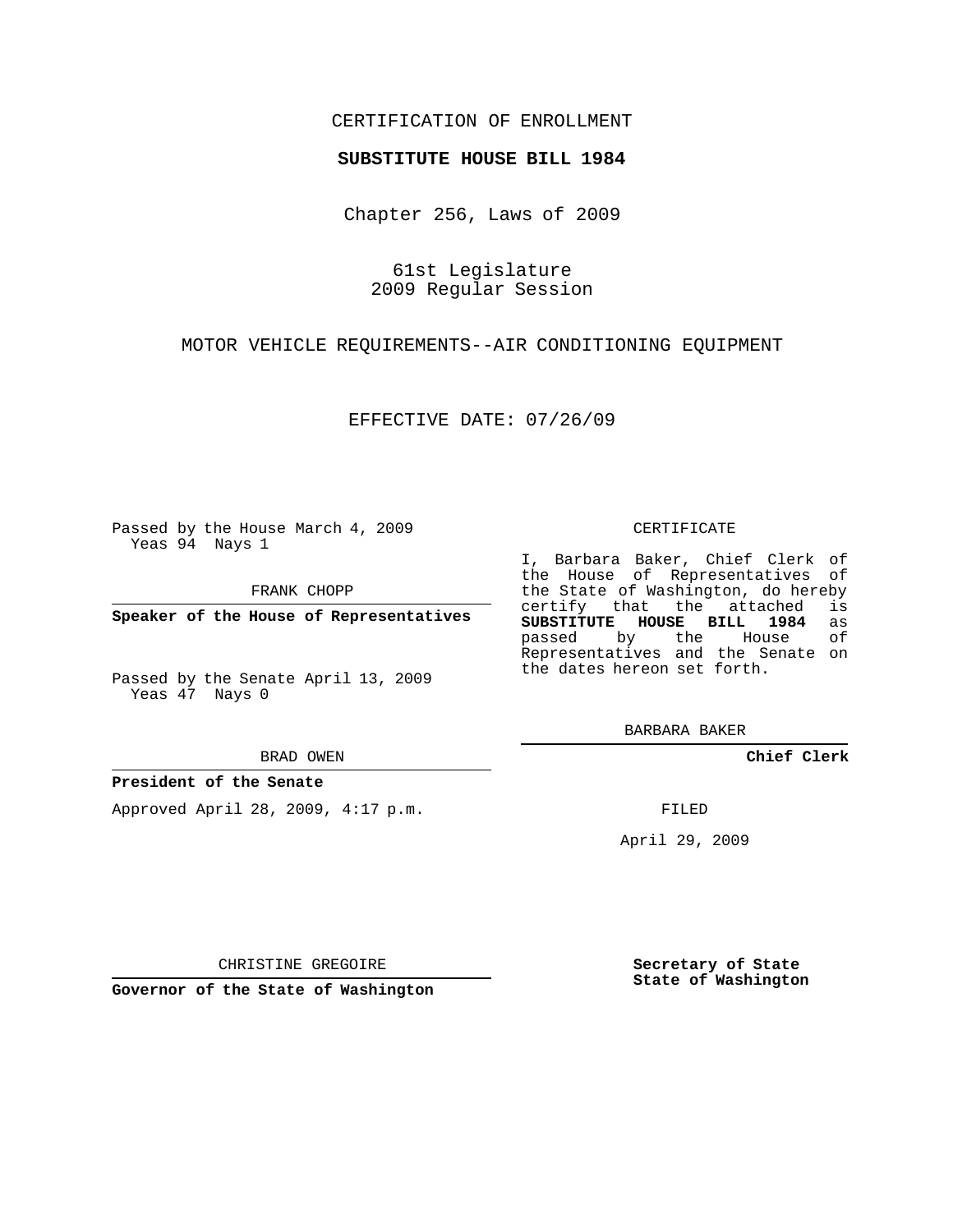# **SUBSTITUTE HOUSE BILL 1984** \_\_\_\_\_\_\_\_\_\_\_\_\_\_\_\_\_\_\_\_\_\_\_\_\_\_\_\_\_\_\_\_\_\_\_\_\_\_\_\_\_\_\_\_\_

\_\_\_\_\_\_\_\_\_\_\_\_\_\_\_\_\_\_\_\_\_\_\_\_\_\_\_\_\_\_\_\_\_\_\_\_\_\_\_\_\_\_\_\_\_

Passed Legislature - 2009 Regular Session

**State of Washington 61st Legislature 2009 Regular Session**

**By** House Ecology & Parks (originally sponsored by Representatives Finn, Armstrong, Upthegrove, and Wood)

READ FIRST TIME 02/23/09.

1 AN ACT Relating to motor vehicle air conditioning equipment; and 2 amending RCW 46.37.470.

3 BE IT ENACTED BY THE LEGISLATURE OF THE STATE OF WASHINGTON:

 4 **Sec. 1.** RCW 46.37.470 and 1987 c 330 s 726 are each amended to 5 read as follows:

6 (1) ((The term)) "Air conditioning equipment," as used or referred 7 to in this section ((<del>shall</del>)), mean<u>s</u> mechanical vapor compression 8 refrigeration equipment which is used to cool the driver's or passenger 9 compartment of any motor vehicle.

 (2) Such equipment shall be manufactured, installed, and maintained with due regard for the safety of the occupants of the vehicle and the public and shall not contain any refrigerant which is toxic to persons 13 or which is flammable, unless the refrigerant is included in the list published by the United States environmental protection agency, as it 15 exists on the effective date of this section, as a safe alternative motor vehicle air conditioning substitute for chlorofluorocarbon-12 under 42 U.S.C. Sec. 7671k(c).

18 (3) The state patrol may adopt and enforce safety requirements, 19 regulations, and specifications consistent with the requirements of